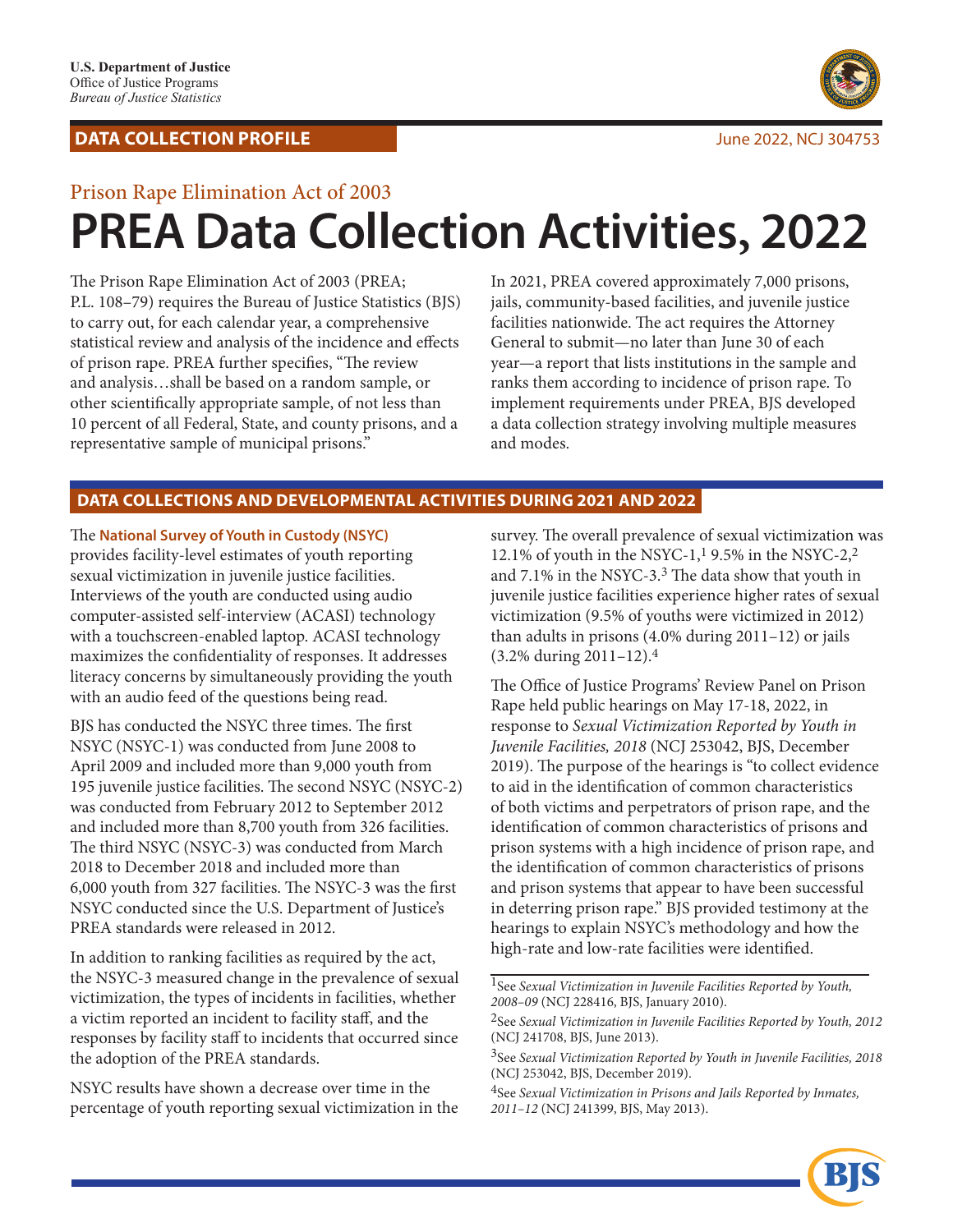From July 2021 to June 2022, BJS continued to analyze the NSYC-3 data, including facility characteristics related to sexual victimization of youth in custody and drug and alcohol use and abuse by the youth prior to entering custody.

The **National Inmate Survey (NIS)** gathers data on the prevalence and incidence of sexual assault in adult prison and local jail facilities as reported by state prisoners and local jail inmates. The survey uses ACASI technology with a touchscreen-enabled laptop to maximize prisoner and jail inmate confidentiality and a simultaneous audio feed to minimize literacy issues.

Both the prison and jail data collections use four survey instruments, administered during the same period:

- 1. the main sexual victimization questionnaire administered through ACASI in English or Spanish
- 2. the facility questionnaire administered to correctional officials
- 3. an alternative questionnaire administered to a randomly selected 5% of the inmate sample via ACASI, in English or Spanish, that contains questions about other aspects of the prisoner's or jail inmate's time in their current facility
- 4. an abridged version of the sexual victimization questionnaire, administered via paper and pencil, for prisoners and jail inmates who cannot be physically brought to the interview room due to medical or security reasons.

BJS conducted the first NIS (NIS-1) in 2007, followed by NIS-2 during 2008–09 and NIS-3 during 2011–12.

Data collection for the NIS-4 was formerly scheduled to begin in January 2021. However, the challenges that correctional facilities have faced due to the COVID-19 pandemic made it infeasible to survey prisoners and jail inmates during 2021 or 2022. Due to concerns for the safety of prisoners, inmates, correctional staff, and data collection agents, as well as associated operational challenges, BJS temporarily suspended plans for data collection. BJS continues to monitor conditions and will start data collection as soon as practicable, which is tentatively planned for 2023.

From July 2021 to June 2022, BJS prepared for this collection by—

- **n** monitoring the COVID-19 pandemic to determine when data collection would become practicable
- $\blacksquare$  revising the survey instrument to reflect changing priorities and the latest guidelines about collecting

information about sexual orientation and gender identity

- submitting a 60-day notice to the Federal Register for the NIS-4 collection in jails
- **Paring an Office of Management and Budget** (OMB) clearance package under the Paperwork Reduction Act (PRA) for the NIS-4 collection in jails
- **PEDRICAL PRA substantive change request** for the NIS-4 collection in prisons.

The **Survey of Sexual Victimization (SSV)**, conducted annually by BJS since 2004, is an administrative data collection based on official records kept by correctional facilities in the United States. BJS administers the SSV to a sample of at least 10% of all correctional facilities covered under PREA and gathers information on allegations and substantiated incidents that occur each calendar year.

BJS uses uniform definitions to classify each recorded sexual victimization by the type of act and whether the perpetrator was another prisoner or jail inmate, a youth in the facility, or facility staff. In 2013, BJS added and modified certain definitions to align with the PREA standards promulgated in May 2012.

Data collection for the 2019 reference year was initiated in 2020 and completed in 2021. BJS distributed the SSV questionnaires to the Federal Bureau of Prisons (BOP), state prison systems, private prison facilities, public and private jails, jails in Indian country, a central reporter for each branch of the U.S. military, facilities operated by U.S. Immigration and Customs Enforcement, state juvenile justice systems, and locally or privately operated juvenile justice facilities. As in previous years, administrators completed the forms via PDF or a web-based interface. The response rate for the BOP, state prison systems, and state juvenile justice systems was 100%. Ninety percent of sampled local jails, 91% of locally or privately operated juvenile justice facilities, and 92% of other adult correctional facilities responded to the 2019 survey.

In August 2021, BJS received approval from the OMB to conduct the SSV through August 2024. Data collection for the 2020 reference year was initiated in 2021 and completed in April 2022. The response rates for the BOP, state prison systems, and state juvenile justice systems were 100%, while 95% of sampled local jails, 95% of locally or privately operated juvenile justice facilities, and 97% of other adult correctional facilities responded to the survey. The overall response rate to the 2020 data collection was 95%, up 4% from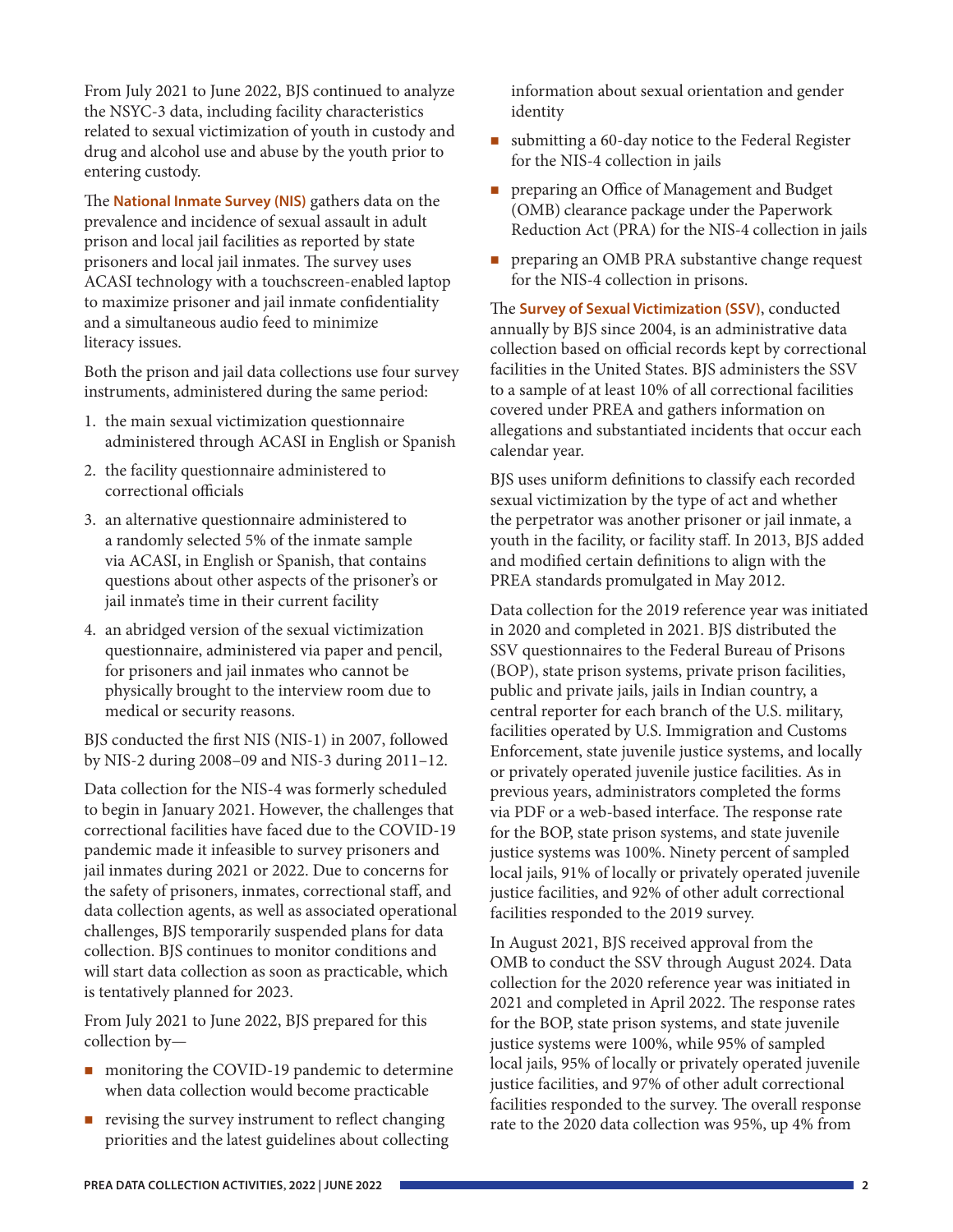91% in 2019. Response rates were higher in 2020 than in 2019 across all sampled facility types.

Data collection for the 2021 reference year will begin in midsummer of 2022 and is expected to be completed by early spring of 2023. BJS will continue working to enhance and improve the SSV data collection, including—

- **n** an evaluation of the current sampling design and methodology for adult correctional and juvenile justice facilities to ensure that data obtained from the facilities selected are representative of the target population
- a full evaluation, redesign, and implementation of the current instruments for adult and juvenile facilities. This effort is to modernize data collection based on lessons learned from research efforts and stakeholder interviews.

From July 2021 to June 2022, BJS analyzed data from the SSV substantiated incident forms. This included data related to characteristics of the victims, perpetrators, and incidents as reported by adult correctional and juvenile justice authorities.

#### **PREVIOUSLY RELEASED REPORTS**

- *Sexual Victimization Reported by Adult Correctional Authorities, 2016–18,* NCJ 255356, June 2021
- *Sexual Victimization Reported by Juvenile Justice Authorities, 2013–18,* NCJ 300029, June 2021
- *Survey of Sexual Victimization in Adult Correctional Facilities, 2012–18 – Statistical Tables,* NCJ 252836, June 2021
- *Victim, Perpetrator, and Incident Characteristics of Sexual Victimization of Youth in Juvenile Facilities, 2018 – Statistical Tables,* NCJ 255446, November 2020
- *Sexual Victimization Reported by Youth in Juvenile Facilities – Supplemental Tables, 2018,* NCJ 254892, June 2020
- *Sexual Victimization Reported by Youth in Juvenile Facilities, 2018,* NCJ 253042, December 2019
- *Sexual Victimization Reported by Adult Correctional Authorities, 2012–15,* NCJ 251146, July 2018
- *Sexual Victimization Reported by Juvenile Correctional Authorities, 2007–12,* NCJ 249145, January 2016
- *Survey of Sexual Violence in Juvenile Correctional Facilities, 2007–12 – Statistical Tables,* NCJ 249143, January 2016
- *Sexual Victimization Reported by Adult Correctional Authorities, 2009–11,* NCJ 243904, January 2014
- *Survey of Sexual Violence in Adult Correctional Facilities, 2009–11 – Statistical Tables*, NCJ 244227, January 2014
- *Sexual Victimization in Juvenile Facilities Reported by Youth, 2012*, NCJ 241708, June 2013
- *Sexual Victimization in Prisons and Jails Reported by Inmates, 2011–12*, NCJ 241399, May 2013
- *Sexual Victimization Reported by Former State Prisoners, 2008*, NCJ 237363, May 2012
- *Sexual Victimization Reported by Adult Correctional Authorities, 2007–2008*, NCJ 231172, January 2011
- *Sexual Victimization in Prisons and Jails Reported by Inmates, 2008–09*, NCJ 231169, August 2010
- *Sexual Victimization in Juvenile Facilities Reported by Youth, 2008–09*, NCJ 228416, January 2010
- *Sexual Violence Reported by Juvenile Correctional Authorities, 2005–06*, NCJ 215337, July 2008
- *Sexual Victimization in Local Jails Reported by Inmates, 2007*, NCJ 221946, June 2008
- *Sexual Victimization in State and Federal Prisons Reported by Inmates, 2007*, NCJ 219414, December 2007
- *Sexual Violence Reported by Correctional Authorities, 2006*, NCJ 218914, August 2007
- *Sexual Violence Reported by Correctional Authorities, 2005*, NCJ 214646, July 2006
- *Sexual Violence Reported by Correctional Authorities, 2004*, NCJ 210333, July 2005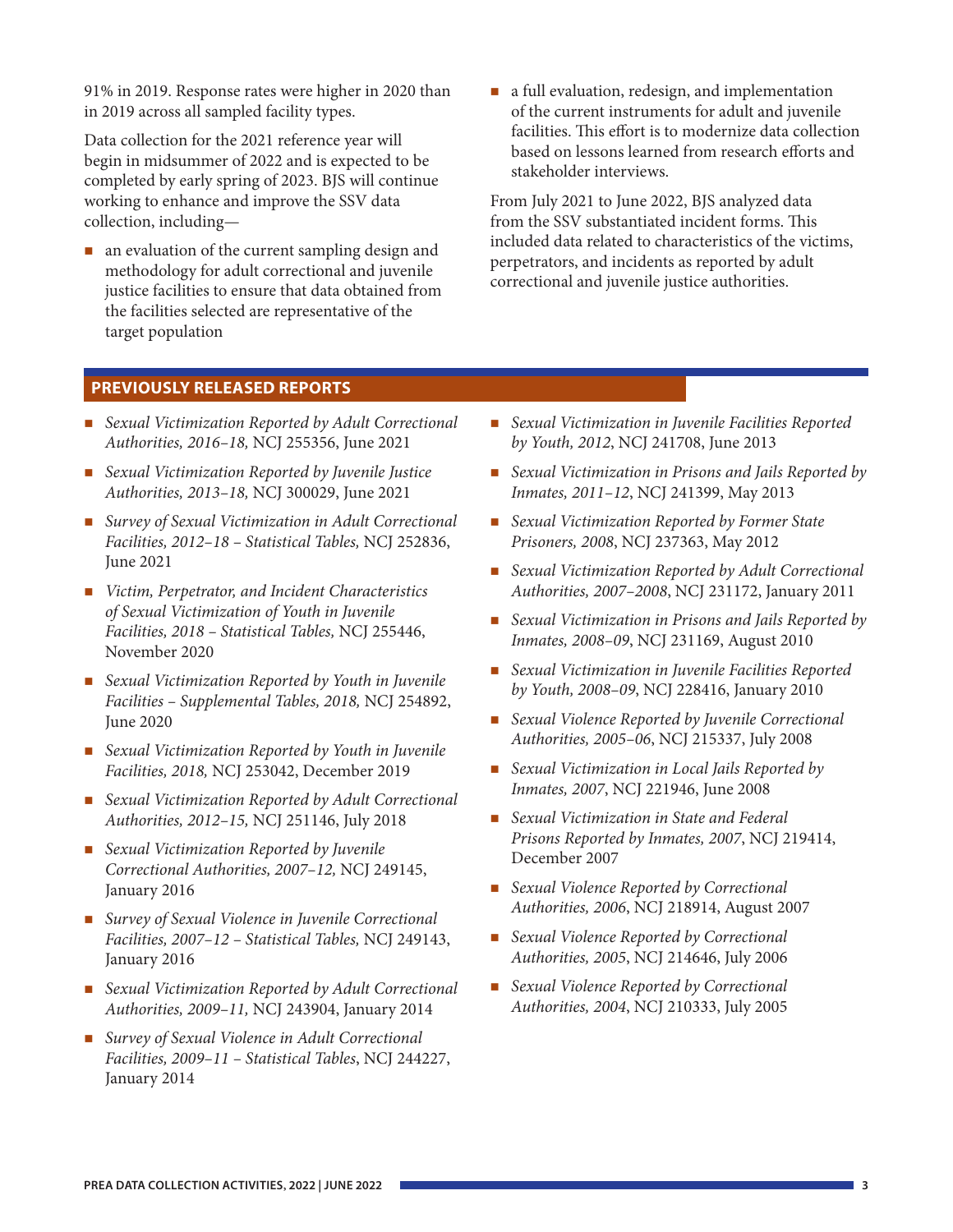### **THIRD-PARTY REPORTS**

- *Assessing the Informed-Assent Procedure for the National Survey of Youth in Custody (NSYC)*, NCJ 251778, April 2020
- *Facility-level and Individual-level Correlates of Sexual Victimization in Juvenile Facilities, 2012*, NCJ 249877, June 2016